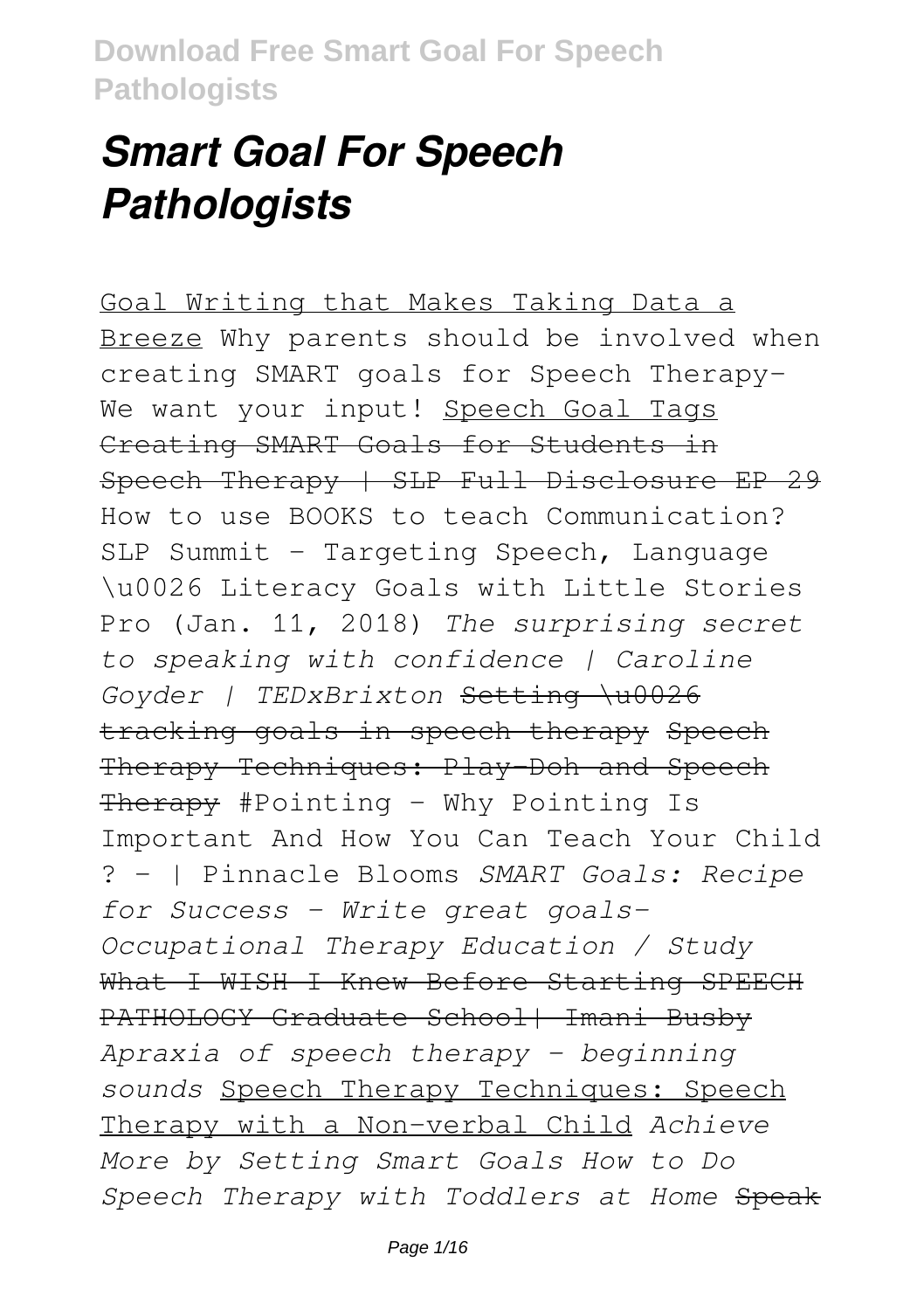as clearly as an actor How to Get Toddlers to Sit and Read with You: Tips from a Speech Therapist SMART Goals in Behavioral Health How to Set SMART Goals Using Google Slides for Speech Therapy Teletherapy How language shapes the way we think | Lera Boroditsky IEP Goal Writing for SLPs #377 Podcast Overview 6 Priority Patterns \u0026 Syllableness Laura Mize teachmetotalk.com The SLP and the IEP: 5 Insider Tips 5 Verbs for Writing Receptive Language Goals - Speech Therapy Vlog 51 Speech Therapy Ideas for Toddlers... Clear Tubes... Therapy Tip of the Week 5.26.18 Speech Therapy Goals for SLPs *Smart Goal For Speech Pathologists* Smart Speech Therapy Goals. S – Specific – Work with your child's SLP to establish very specific goals. The general goal of "improve articulation" can seem overwhelming and unobtainable for kids. The more specific the goal the greater the likelihood that your child will feel empowered and capable.

*Make S.M.A.R.T. Speech Therapy Goals: Specific, Measurable ...* Smart Goal For Speech Pathologists Smart Speech Therapy Goals. S – Specific – Work with your child's SLP to establish very specific goals. The general goal of Page 2/16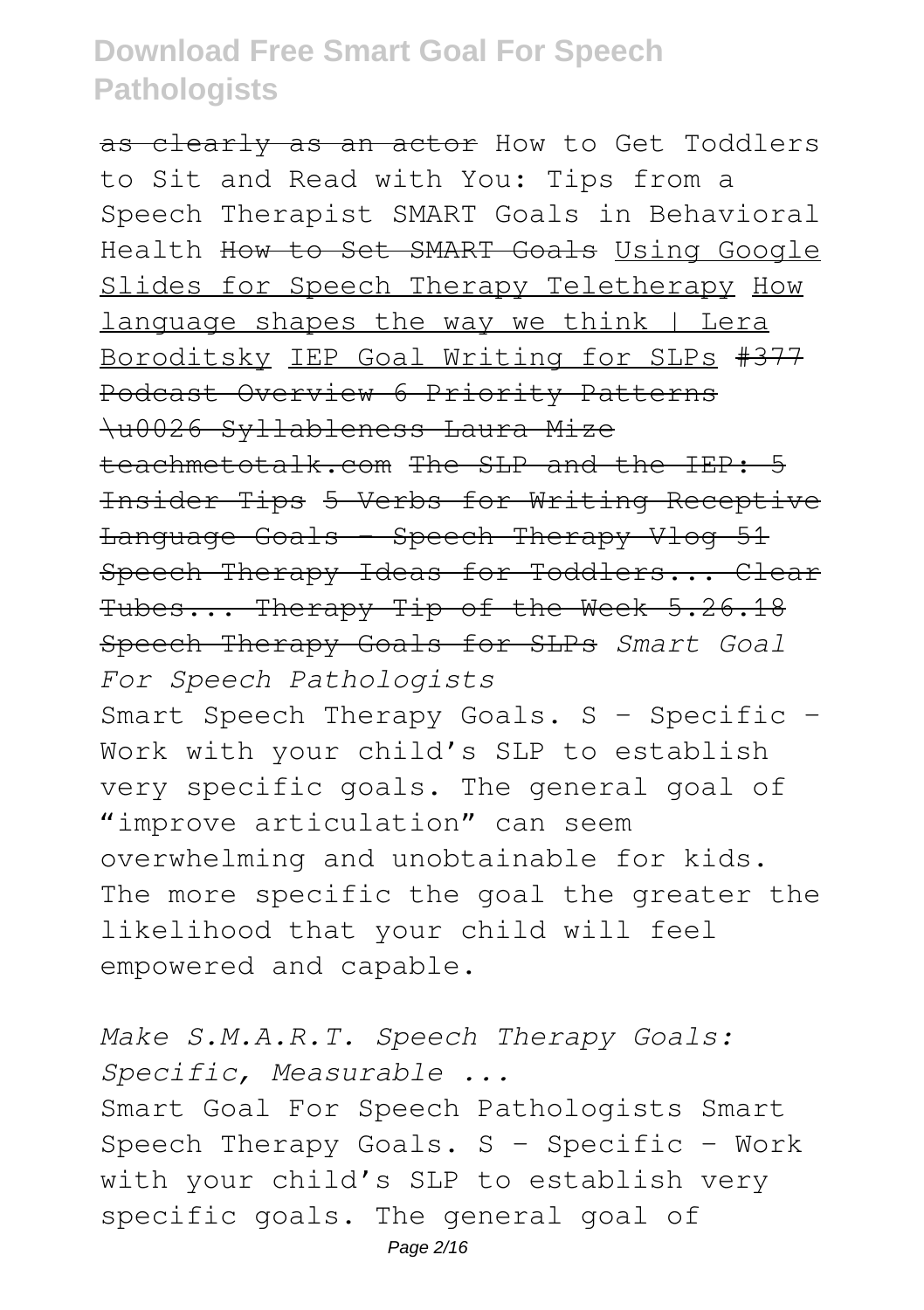"improve articulation" can seem overwhelming and unobtainable for kids. The more specific the goal the greater the likelihood that your child will feel empowered and capable.

*Smart Goal For Speech Pathologists* Speech therapy goals for aphasia usually have both long- and short-term elements. In a nutshell, the short-term goals are the steps your patient needs to take to reach their long-term goal. A useful framework to use when writing goals is to make them SMART:

*Speech Therapy Goals for Aphasia: Setting Patient-Centered ...*

Something to keep in mind is that your goal (s) must be SMART; that is, Specific, Measurable, Attainable, Realistic, and Timely. So, where to start? First, take a moment to try to look at your job/role as an outsider. If you are like me, you probably know areas of therapy you need to learn more about, or areas that you would like to improve in.

*Setting Professional Goals as an SLP* Long-term goal: (1) Recall basic personal information with max cues. (2) Recall basic daily events with max cues. (3)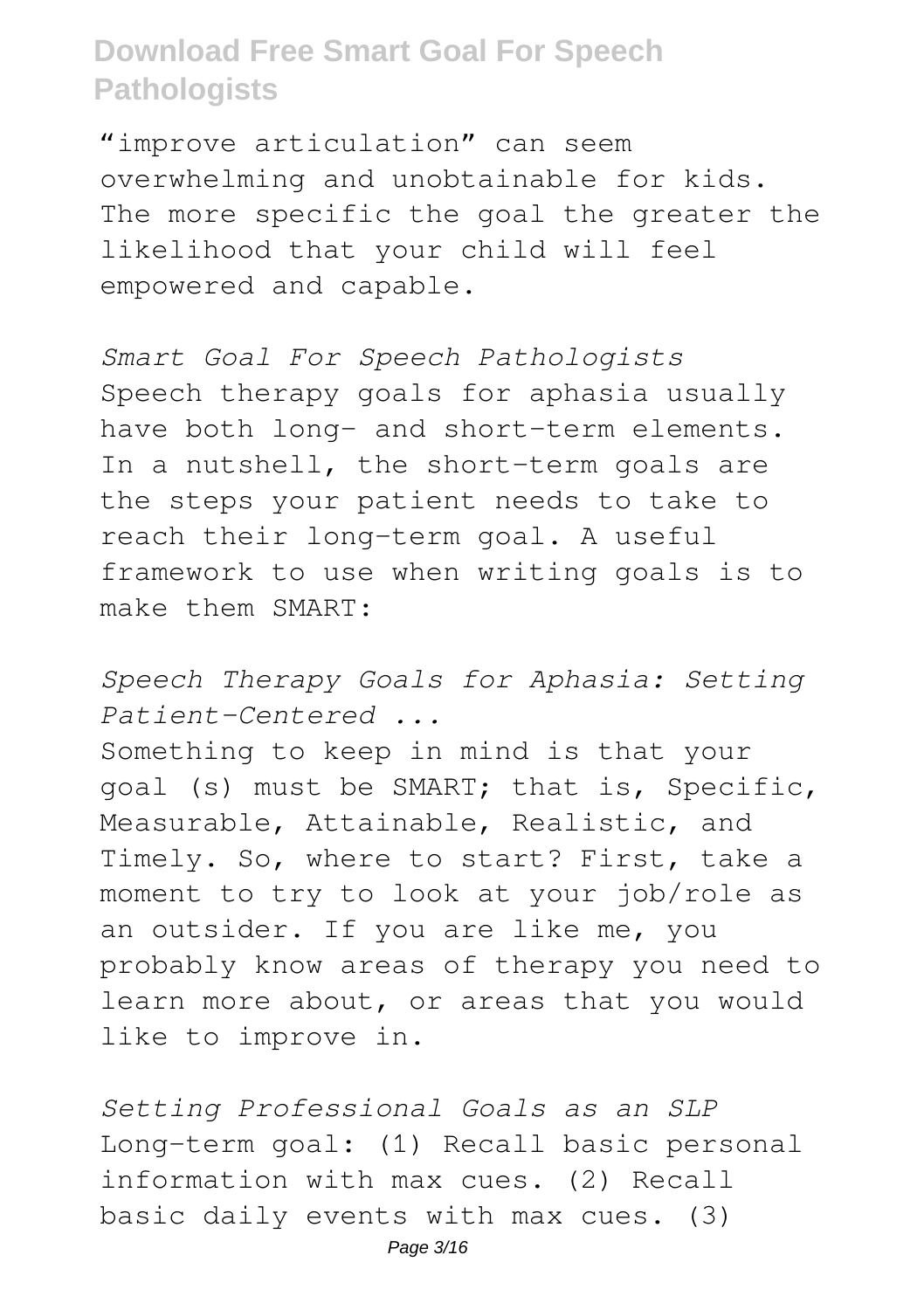Recall basic daily events with mod cues for an external aid. (4) Recall daily events with min cues for external aid. (5) Recall daily events with supervision for an external aid.

*GOAL BANK - WordPress.com* SMART goal, defined. We probably all know what SMART goals are: Specific, Measurable, Achievable, Relevant, and Timebound. Easy to say, but not necessarily easy to write. I find that I struggle most with cognitive-communication goals, followed by language goals. return to top. Writing SMART goals is a win – win – win

*Writing SMART memory goals for a reluctant patient ...*

Goal writing can be tricky sometimes, especially when we are trying to figure just how we want to tackle a skill deficit. Luckily, for some nerdy reason ?, goal writing is my JAM! I always write following a S.M.A.R.T goal format. Below you will find examples of Objectives/Short Term (ST) goals. Please feel free to …

*SMART Goal Bank: Elementary - The Speech Bubble* For example, if the goal is to have your child sit during story time, a short-term Page 4/16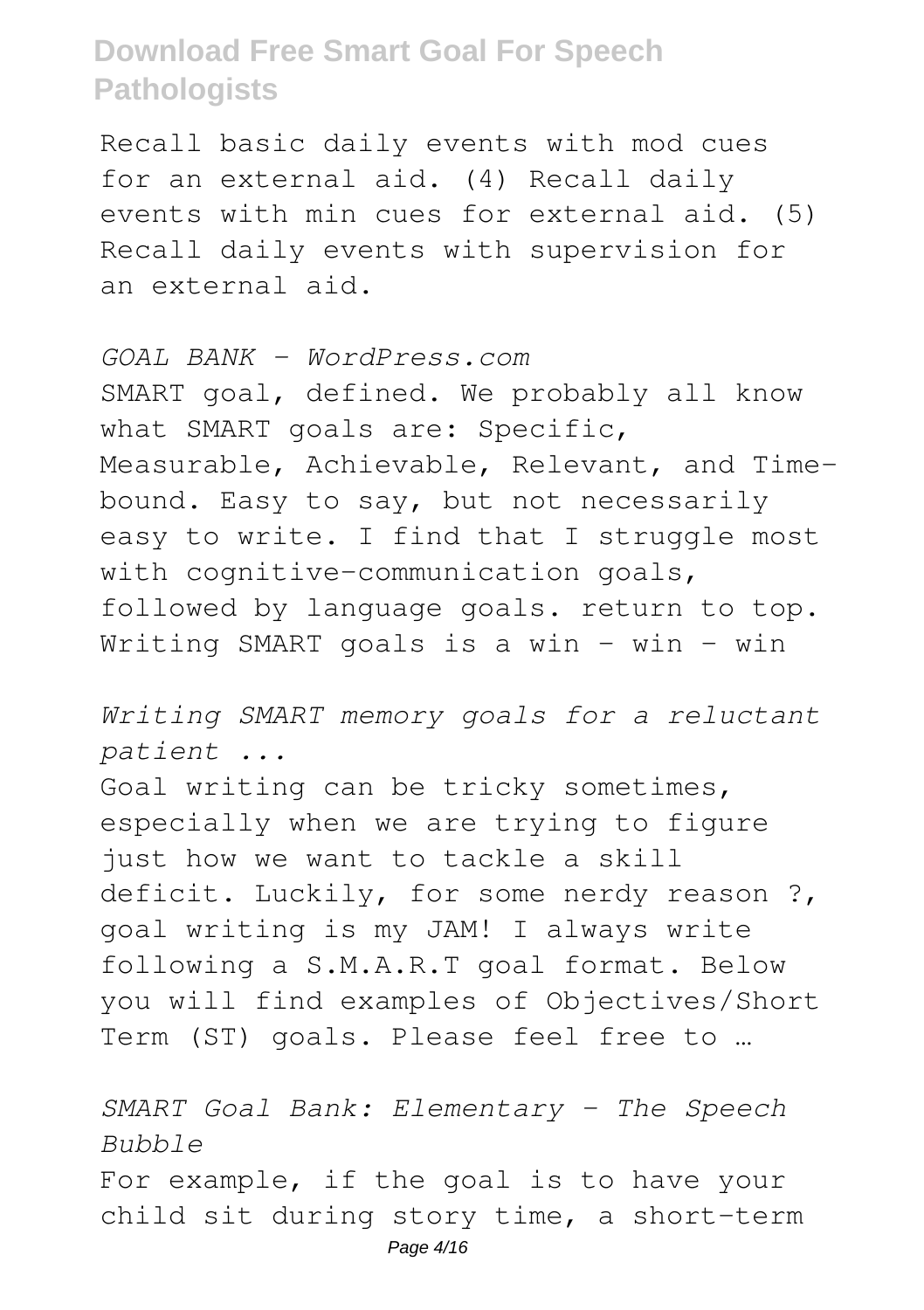goal might be that for 5 minutes of story time three times a week your child will sit and pay attention with moderate verbal or tactile (touch) cues. The long-term goal might be to have your child sit for 20 minutes of story time five times a week with minimal cues.

*Speech and Language IEP Goals for Autism Kids | Speech Blubs* smart goal for speech pathologists FREE DOWNLOAD [14.49MB] smart goal for speech pathologists [FREE EBOOKS] smart goal for speech pathologists Free Reading smart goal for speech pathologists, This is the best area to log on smart goal for speech pathologists PDF File Size 14.49 MB in the past bolster or fix your product, and we wish it can be ...

*smart goal for speech pathologists* SMART goals: ambitious. Remember – to learn, you need to leave your comfort zone. Whatever it is that you've set out to do, make sure it sounds like a challenge to you. So, instead of setting yourself a goal of learning 10 new words every week, call it 30, or even 50 if you feel brave enough.

*How to set SMART goals for language* Page 5/16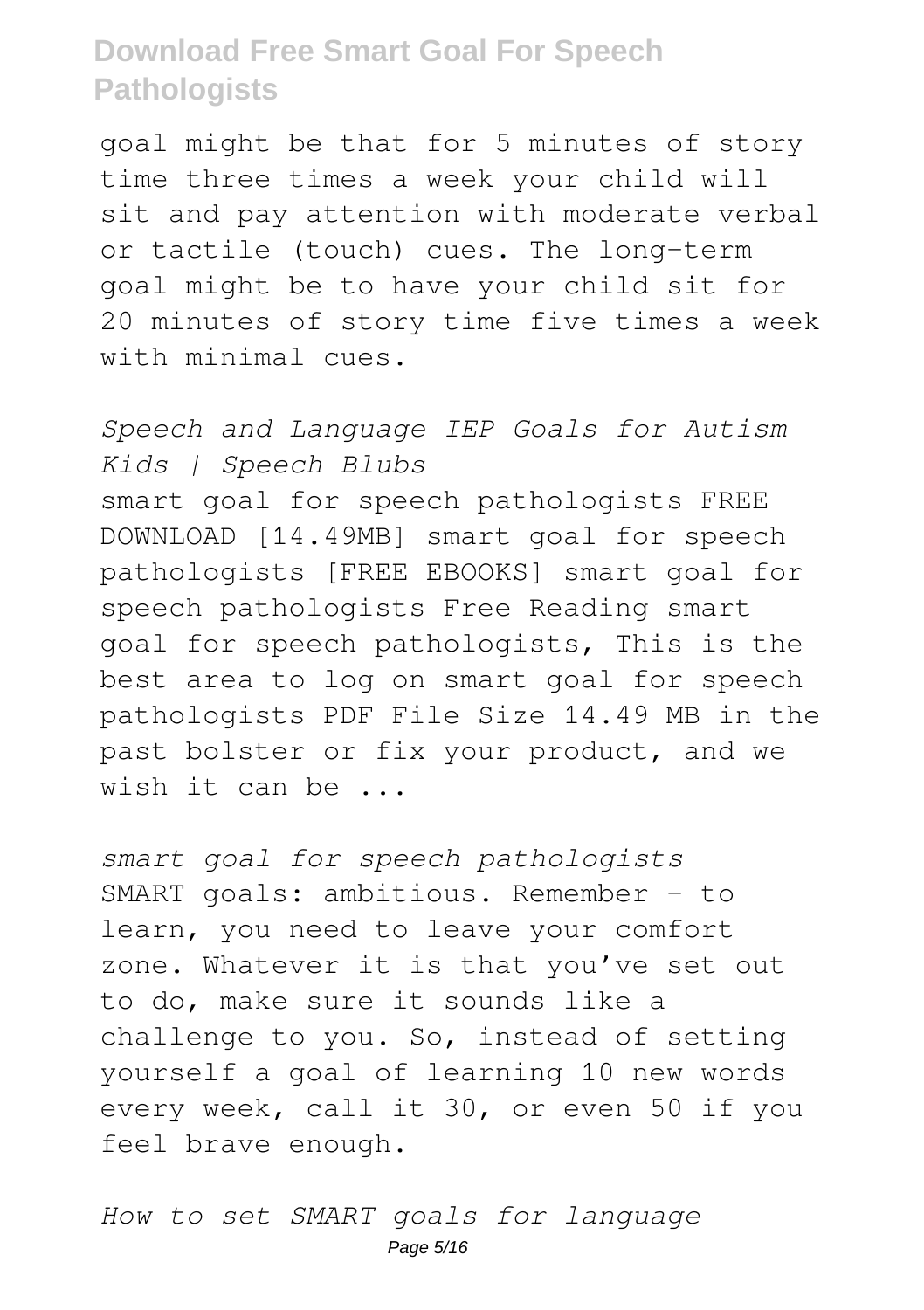*learning | 5-Minute ...* Smart Long Term Goals For Speech Pathologist projected treatment plan spring 200x c a. speech language pathology in a long term care setting. writing iep goals for stuttering. praactical aac goals praactical aac. a comparison of client and therapist goals for

#### *Smart Long Term Goals For Speech Pathologist*

smart goal for speech pathologists today will concern the daylight thought and well along thoughts. It means that anything gained from reading sticker album will be long last times investment. You may not need to get experience in genuine condition that will spend more money, but you can believe the showing off of reading. You can with find the

*Smart Goal For Speech Pathologists - 1x1px.me*

The SMARTER goals framework was developed from a large multicentre project (Goals in Aphasia Project) investigating client, family and therapist perceptions on goal setting within aphasia. The SMARTER framework intends to be used alongside SMART goals and aims to encourage greater collaboration within the goal setting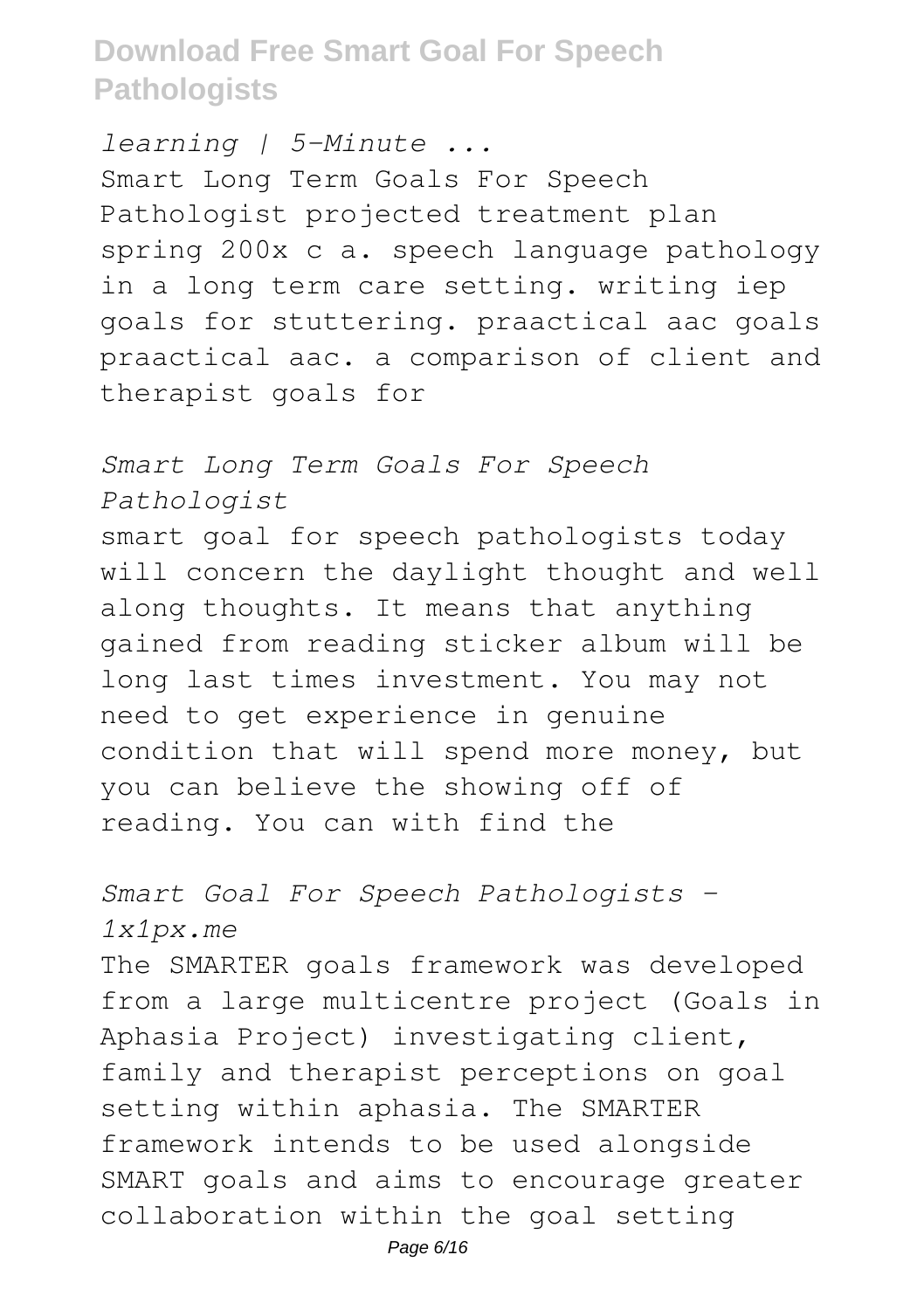process and emphasise potential areas of improvement.

*SMARTER framework | Aphasia Pathway* The speech pathologist is in the difficult situation of having to attend to the desires and wishes of their client in a client-centred manner whilst also having to work in an efficient 'SMART' fashion, validating their efforts via improvements, often on objective scales.

*Speech pathologist perspectives on goal setting | Aphasia ...* When writing goals keep in mind that goals are supposed to be SMART: specific, measureable, attainable, relevant and timely. A pet peeve of mine are goals that say "the client will improve his receptive/expressive skills." These are not SMART: First of all they are not specific, but more, importantly, there is no measurable component in them.

*Tricks to Take the Pain Out of Writing Treatment Goals - @ASHA* A well-written goal should be descriptive enough to simply write "goal met" when it is achieved. Keeping your goals SMART (specific, measurable, attainable, relevant and time-bound) often requires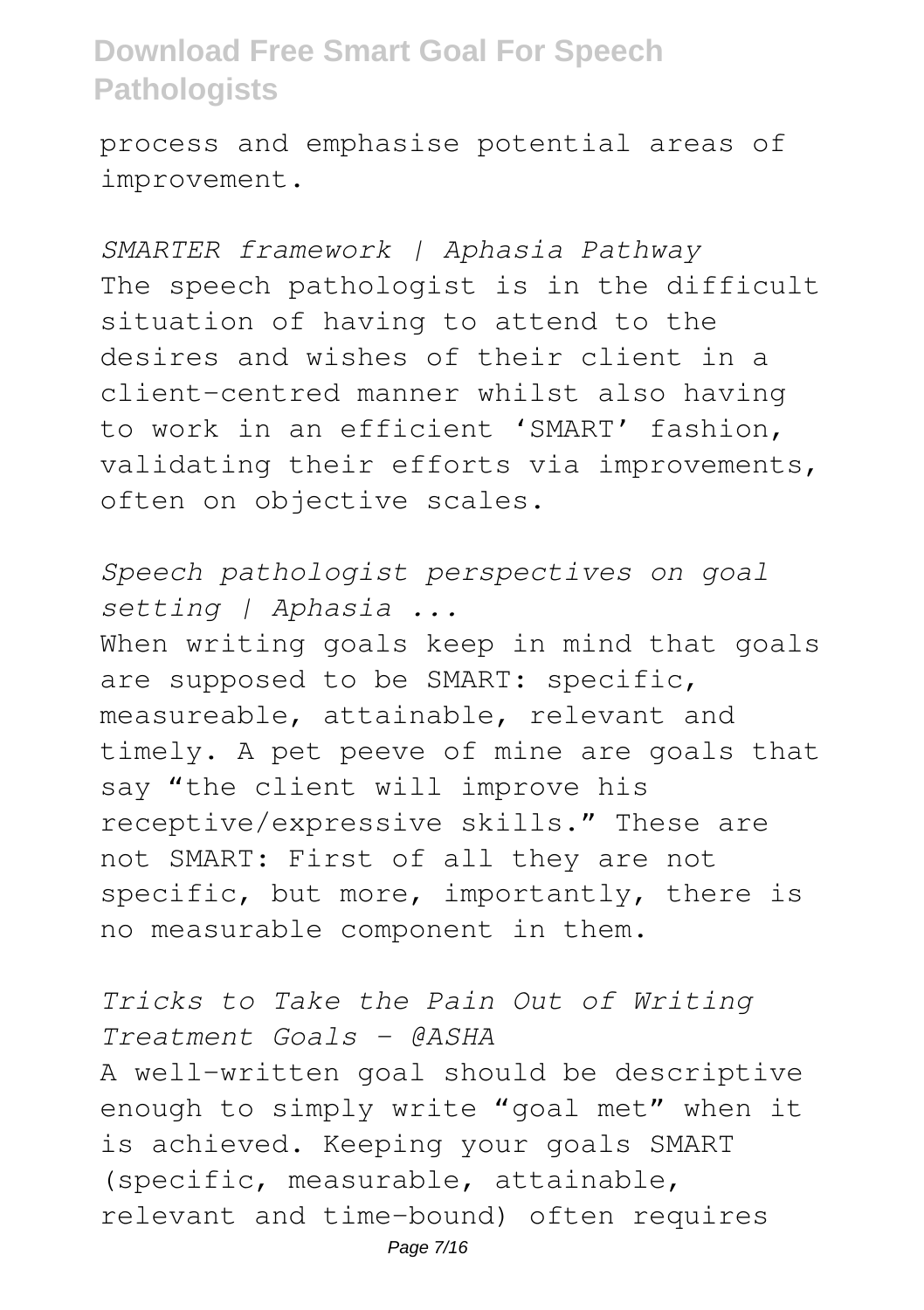using an accuracy criterion outside of 80 percent. Break out of the mold and challenge yourself to look beyond 80-percent accuracy.

*Beyond 80-Percent Accuracy: Consider alternative objective ...* smart goal for speech pathologists [READ] smart goal for speech pathologists Online Reading smart goal for speech pathologists, This is the best area to entrance smart goal for speech pathologists PDF File Size 26.99 MB in the past encouragement or repair your product, and we hope it can be utter perfectly. smart goal for speech pathologists ...

*smart goal for speech pathologists gracilis.herokuapp.com* book. smart goal for speech pathologists in reality offers what everybody wants. The choices of the words, dictions, and how the author conveys the statement and lesson to the readers are entirely Page 4/6. Where To Download Smart Goal For Speech Pathologists easy to understand. So, with you

Goal Writing that Makes Taking Data a Breeze Why parents should be involved when Page 8/16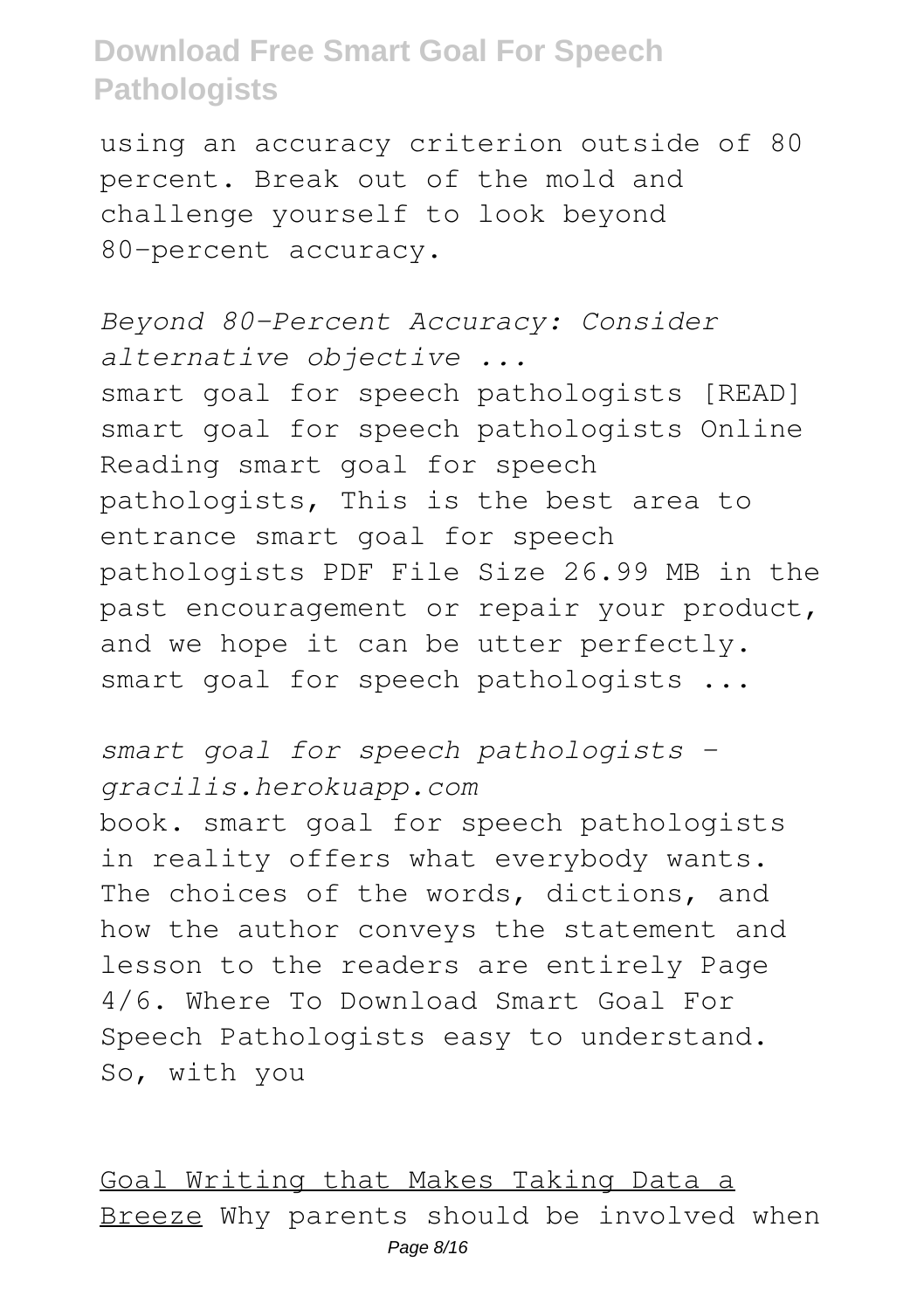creating SMART goals for Speech Therapy-We want your input! Speech Goal Tags Creating SMART Goals for Students in Speech Therapy | SLP Full Disclosure EP 29 How to use BOOKS to teach Communication? SLP Summit - Targeting Speech, Language \u0026 Literacy Goals with Little Stories Pro (Jan. 11, 2018) *The surprising secret to speaking with confidence | Caroline Goyder | TEDxBrixton* Setting \u0026 tracking goals in speech therapy Speech Therapy Techniques: Play-Doh and Speech Therapy #Pointing - Why Pointing Is Important And How You Can Teach Your Child ? - | Pinnacle Blooms *SMART Goals: Recipe for Success - Write great goals-Occupational Therapy Education / Study* What I WISH I Knew Before Starting SPEECH PATHOLOGY Graduate School| Imani Busby *Apraxia of speech therapy - beginning sounds* Speech Therapy Techniques: Speech Therapy with a Non-verbal Child *Achieve More by Setting Smart Goals How to Do Speech Therapy with Toddlers at Home* Speak as clearly as an actor How to Get Toddlers to Sit and Read with You: Tips from a Speech Therapist SMART Goals in Behavioral Health How to Set SMART Goals Using Google Slides for Speech Therapy Teletherapy How language shapes the way we think | Lera Boroditsky IEP Goal Writing for SLPs #377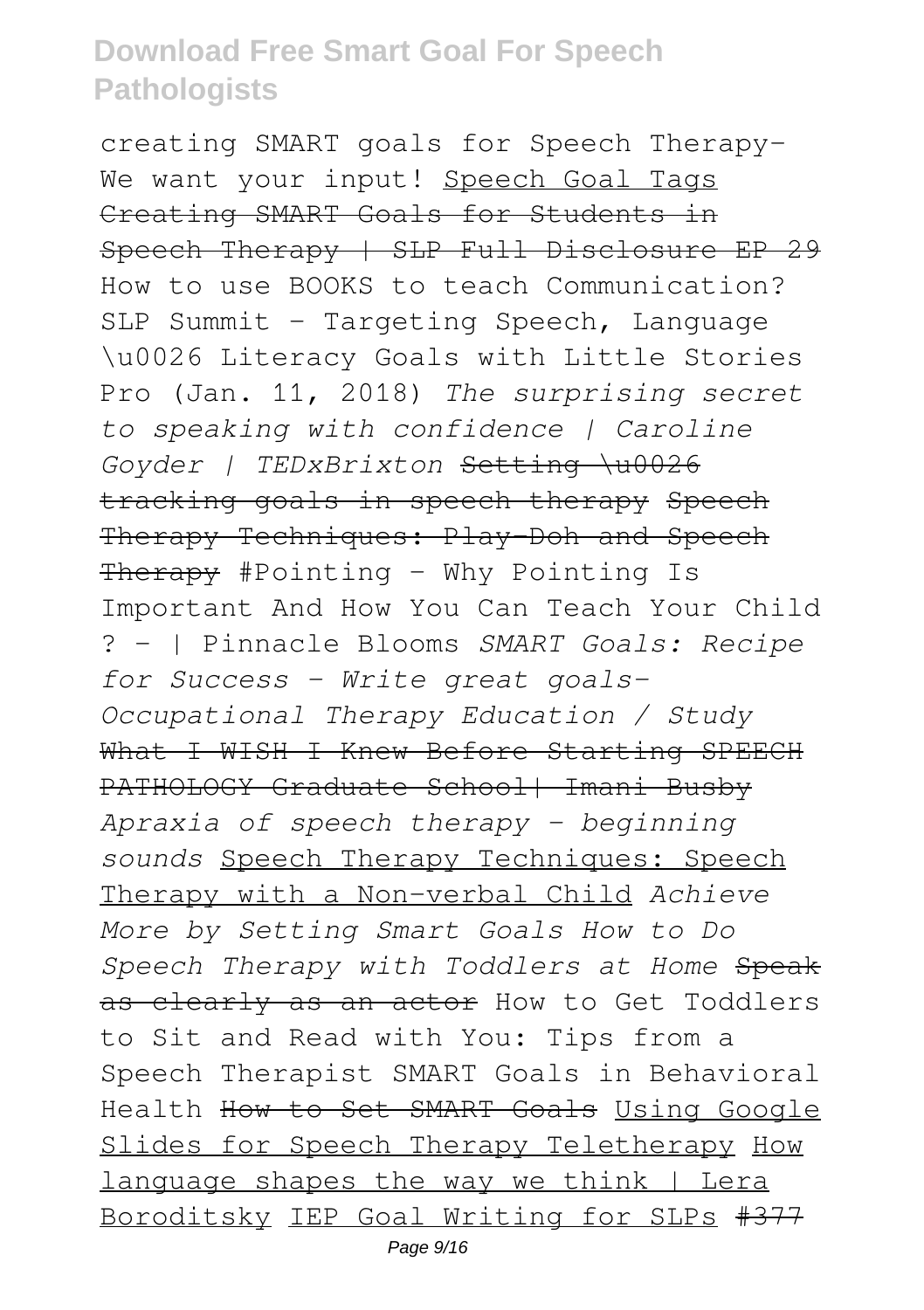Podcast Overview 6 Priority Patterns \u0026 Syllableness Laura Mize teachmetotalk.com The SLP and the IEP: 5 Insider Tips 5 Verbs for Writing Receptive Language Goals - Speech Therapy Vlog 51 Speech Therapy Ideas for Toddlers... Clear Tubes... Therapy Tip of the Week 5.26.18 Speech Therapy Goals for SLPs *Smart Goal For Speech Pathologists* Smart Speech Therapy Goals. S – Specific – Work with your child's SLP to establish very specific goals. The general goal of "improve articulation" can seem overwhelming and unobtainable for kids. The more specific the goal the greater the likelihood that your child will feel empowered and capable.

*Make S.M.A.R.T. Speech Therapy Goals: Specific, Measurable ...* Smart Goal For Speech Pathologists Smart Speech Therapy Goals. S – Specific – Work with your child's SLP to establish very specific goals. The general goal of "improve articulation" can seem overwhelming and unobtainable for kids. The more specific the goal the greater the likelihood that your child will feel empowered and capable.

*Smart Goal For Speech Pathologists* Page 10/16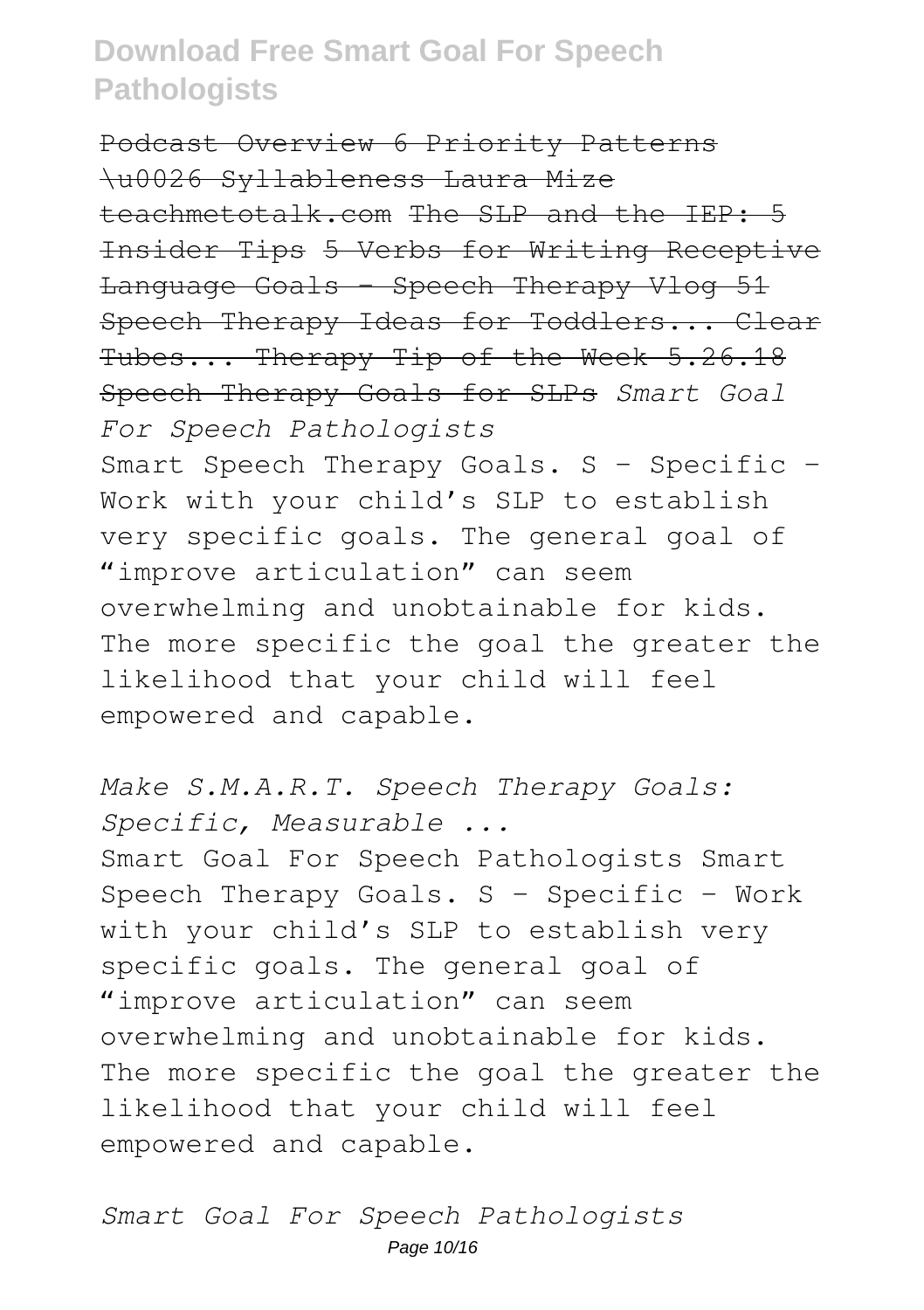Speech therapy goals for aphasia usually have both long- and short-term elements. In a nutshell, the short-term goals are the steps your patient needs to take to reach their long-term goal. A useful framework to use when writing goals is to make them SMART:

*Speech Therapy Goals for Aphasia: Setting Patient-Centered ...*

Something to keep in mind is that your goal (s) must be SMART; that is, Specific, Measurable, Attainable, Realistic, and Timely. So, where to start? First, take a moment to try to look at your job/role as an outsider. If you are like me, you probably know areas of therapy you need to learn more about, or areas that you would like to improve in.

*Setting Professional Goals as an SLP* Long-term goal: (1) Recall basic personal information with max cues. (2) Recall basic daily events with max cues. (3) Recall basic daily events with mod cues for an external aid. (4) Recall daily events with min cues for external aid. (5) Recall daily events with supervision for an external aid.

*GOAL BANK - WordPress.com* Page 11/16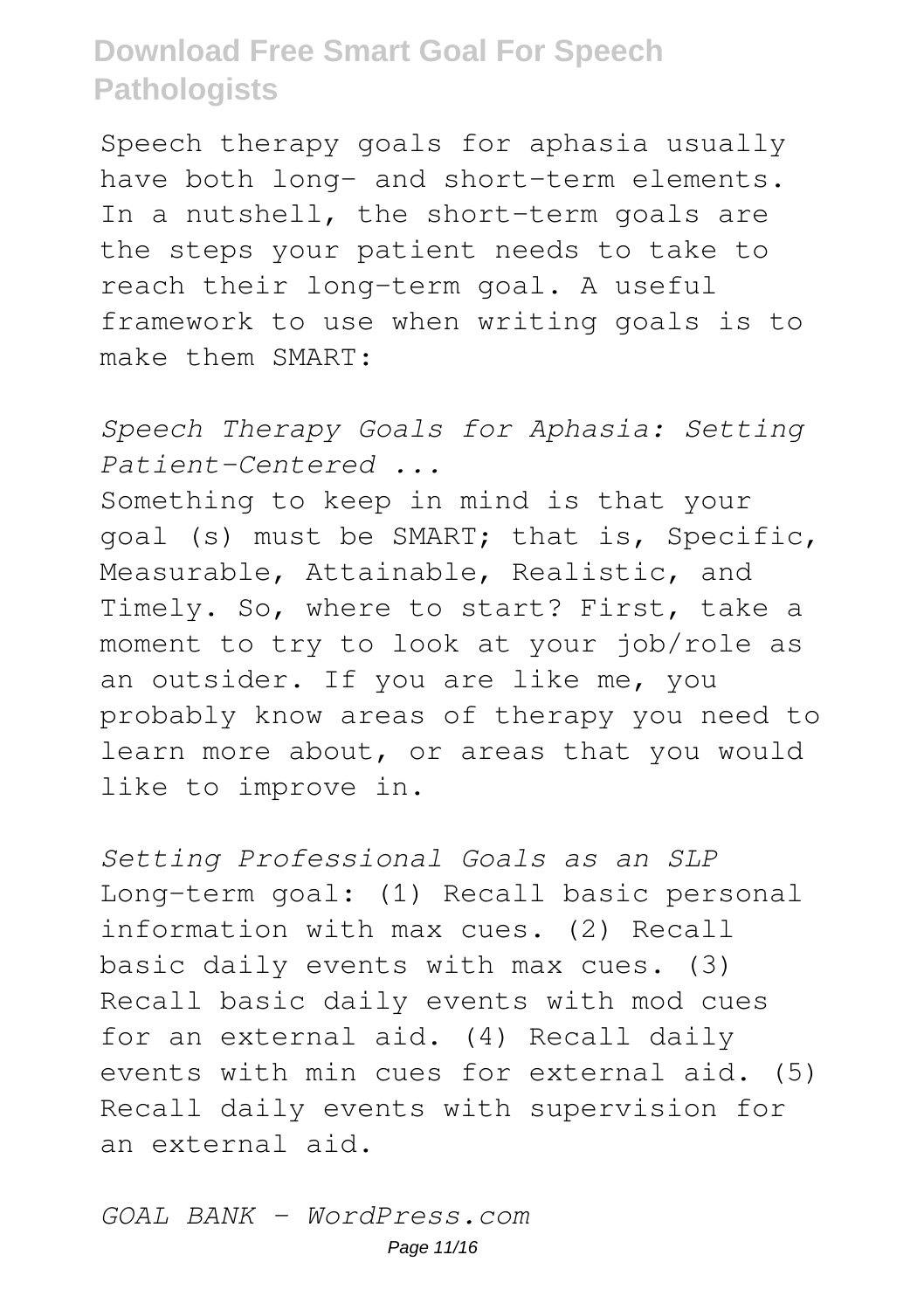SMART goal, defined. We probably all know what SMART goals are: Specific, Measurable, Achievable, Relevant, and Timebound. Easy to say, but not necessarily easy to write. I find that I struggle most with cognitive-communication goals, followed by language goals. return to top. Writing SMART goals is a win – win – win

*Writing SMART memory goals for a reluctant patient ...*

Goal writing can be tricky sometimes, especially when we are trying to figure just how we want to tackle a skill deficit. Luckily, for some nerdy reason ?, goal writing is my JAM! I always write following a S.M.A.R.T goal format. Below you will find examples of Objectives/Short Term (ST) goals. Please feel free to …

*SMART Goal Bank: Elementary - The Speech Bubble*

For example, if the goal is to have your child sit during story time, a short-term goal might be that for 5 minutes of story time three times a week your child will sit and pay attention with moderate verbal or tactile (touch) cues. The long-term goal might be to have your child sit for 20 minutes of story time five times a week with minimal cues.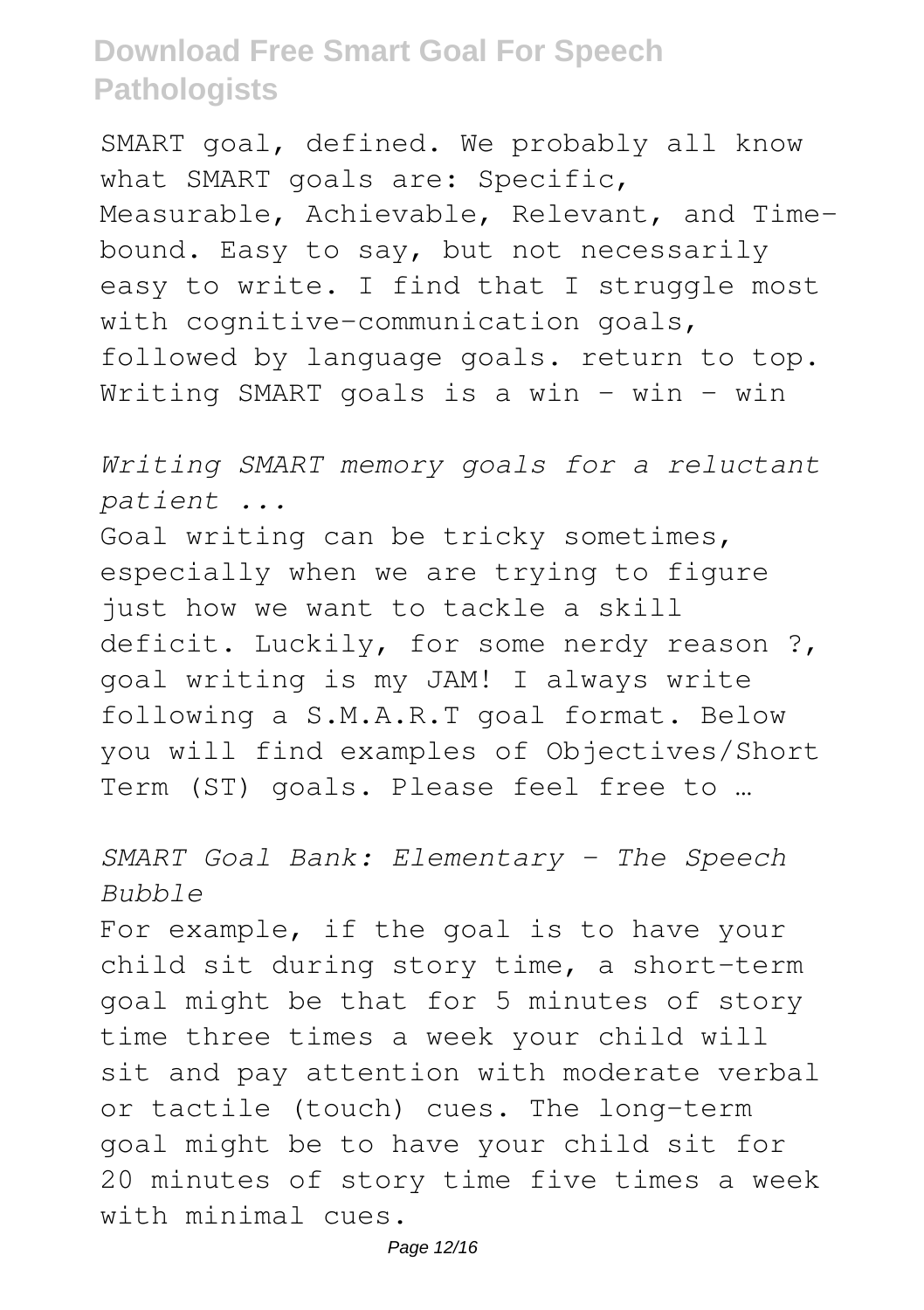*Speech and Language IEP Goals for Autism Kids | Speech Blubs*

smart goal for speech pathologists FREE DOWNLOAD [14.49MB] smart goal for speech pathologists [FREE EBOOKS] smart goal for speech pathologists Free Reading smart goal for speech pathologists, This is the best area to log on smart goal for speech pathologists PDF File Size 14.49 MB in the past bolster or fix your product, and we wish it can be ...

*smart goal for speech pathologists* SMART goals: ambitious. Remember – to learn, you need to leave your comfort zone. Whatever it is that you've set out to do, make sure it sounds like a challenge to you. So, instead of setting yourself a goal of learning 10 new words every week, call it 30, or even 50 if you feel brave enough.

*How to set SMART goals for language learning | 5-Minute ...* Smart Long Term Goals For Speech Pathologist projected treatment plan spring 200x c a. speech language pathology in a long term care setting. writing iep goals for stuttering. praactical aac goals praactical aac. a comparison of client and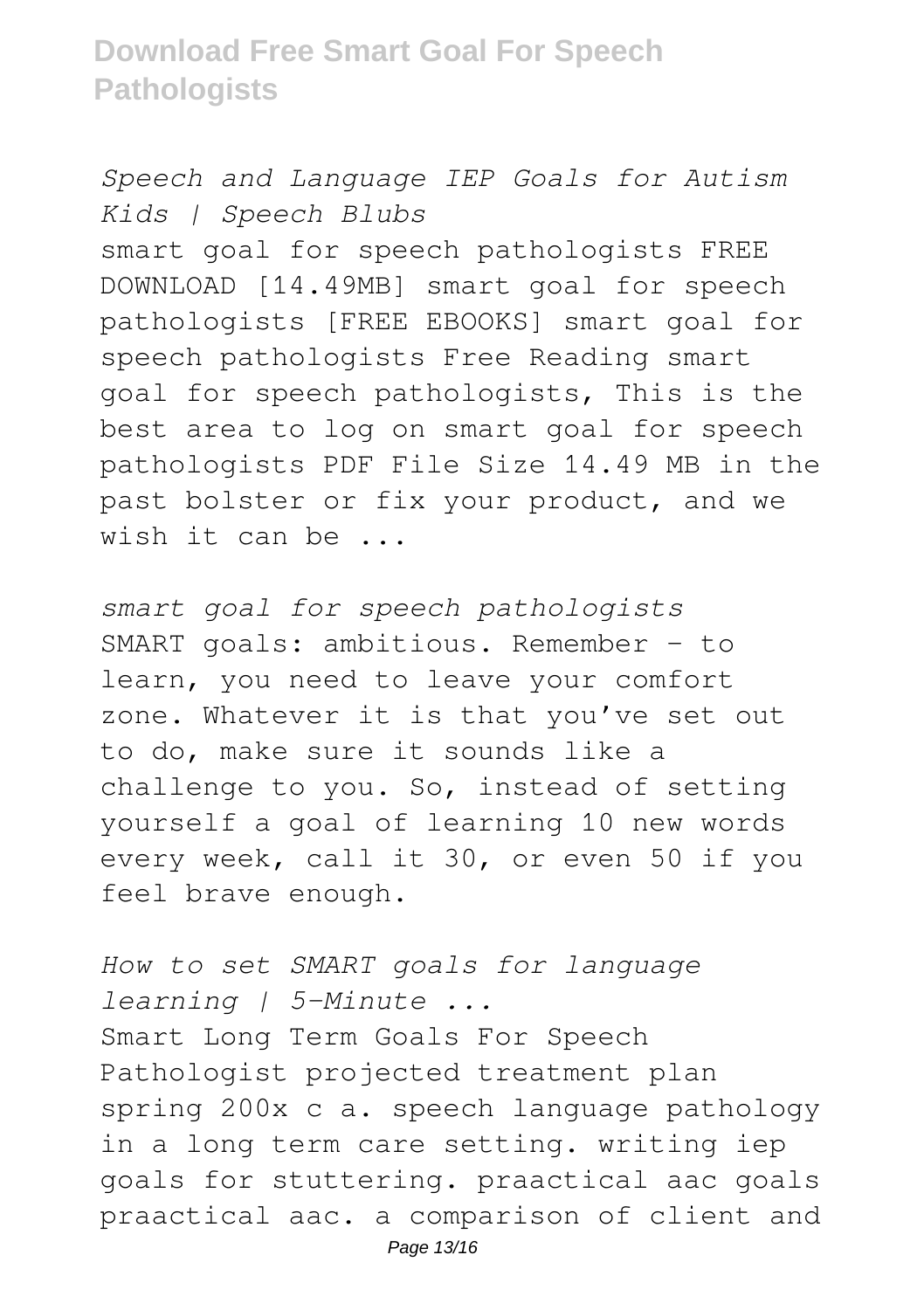therapist goals for

*Smart Long Term Goals For Speech Pathologist* smart goal for speech pathologists today will concern the daylight thought and well along thoughts. It means that anything gained from reading sticker album will be long last times investment. You may not need to get experience in genuine condition that will spend more money, but you can believe the showing off of reading. You can with find the

*Smart Goal For Speech Pathologists - 1x1px.me*

The SMARTER goals framework was developed from a large multicentre project (Goals in Aphasia Project) investigating client, family and therapist perceptions on goal setting within aphasia. The SMARTER framework intends to be used alongside SMART goals and aims to encourage greater collaboration within the goal setting process and emphasise potential areas of improvement.

*SMARTER framework | Aphasia Pathway* The speech pathologist is in the difficult situation of having to attend to the desires and wishes of their client in a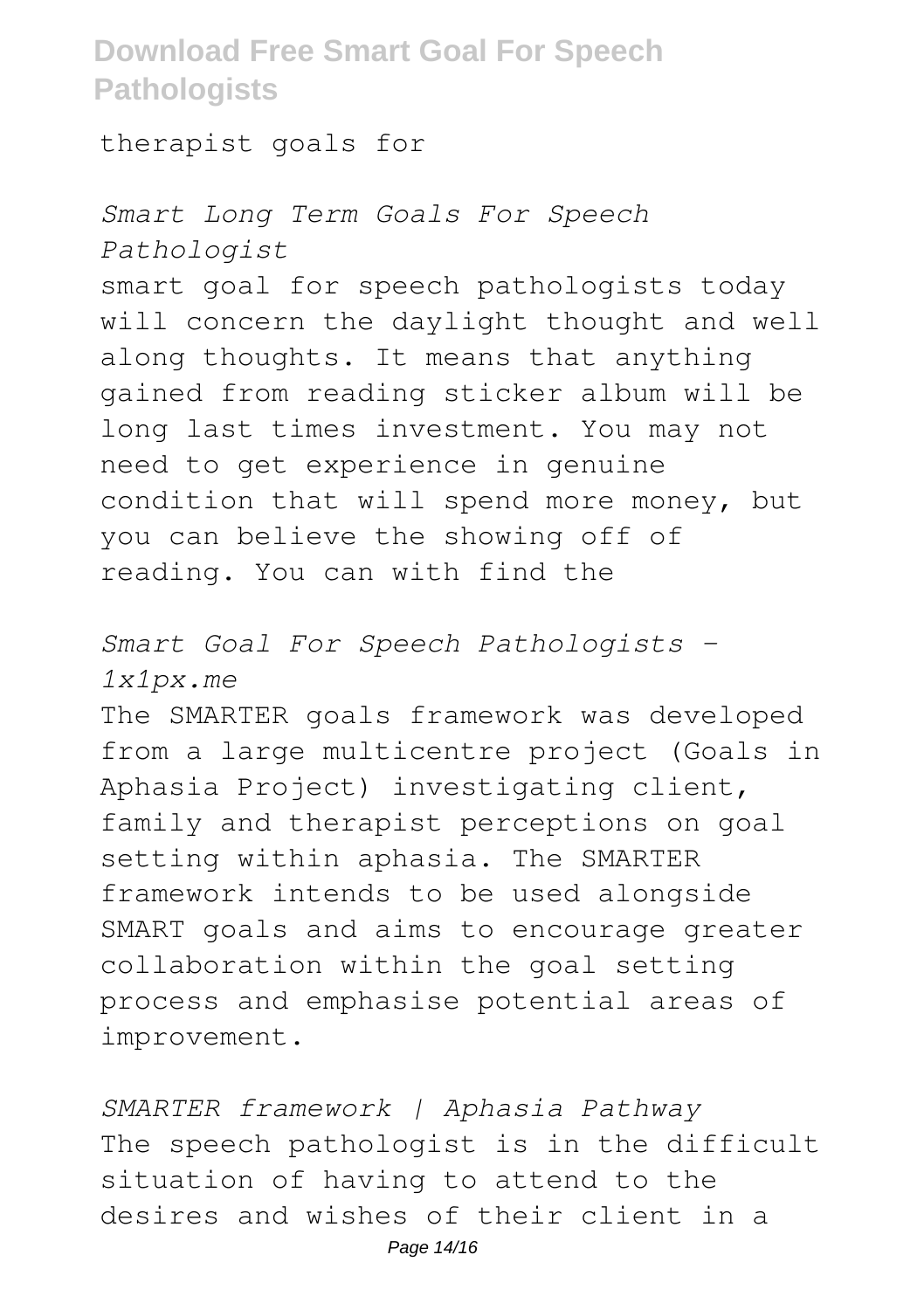client-centred manner whilst also having to work in an efficient 'SMART' fashion, validating their efforts via improvements, often on objective scales.

*Speech pathologist perspectives on goal setting | Aphasia ...* When writing goals keep in mind that goals are supposed to be SMART: specific, measureable, attainable, relevant and timely. A pet peeve of mine are goals that say "the client will improve his receptive/expressive skills." These are not SMART: First of all they are not specific, but more, importantly, there is no measurable component in them.

*Tricks to Take the Pain Out of Writing Treatment Goals - @ASHA* A well-written goal should be descriptive enough to simply write "goal met" when it is achieved. Keeping your goals SMART (specific, measurable, attainable, relevant and time-bound) often requires using an accuracy criterion outside of 80 percent. Break out of the mold and challenge yourself to look beyond 80-percent accuracy.

*Beyond 80-Percent Accuracy: Consider alternative objective ...*